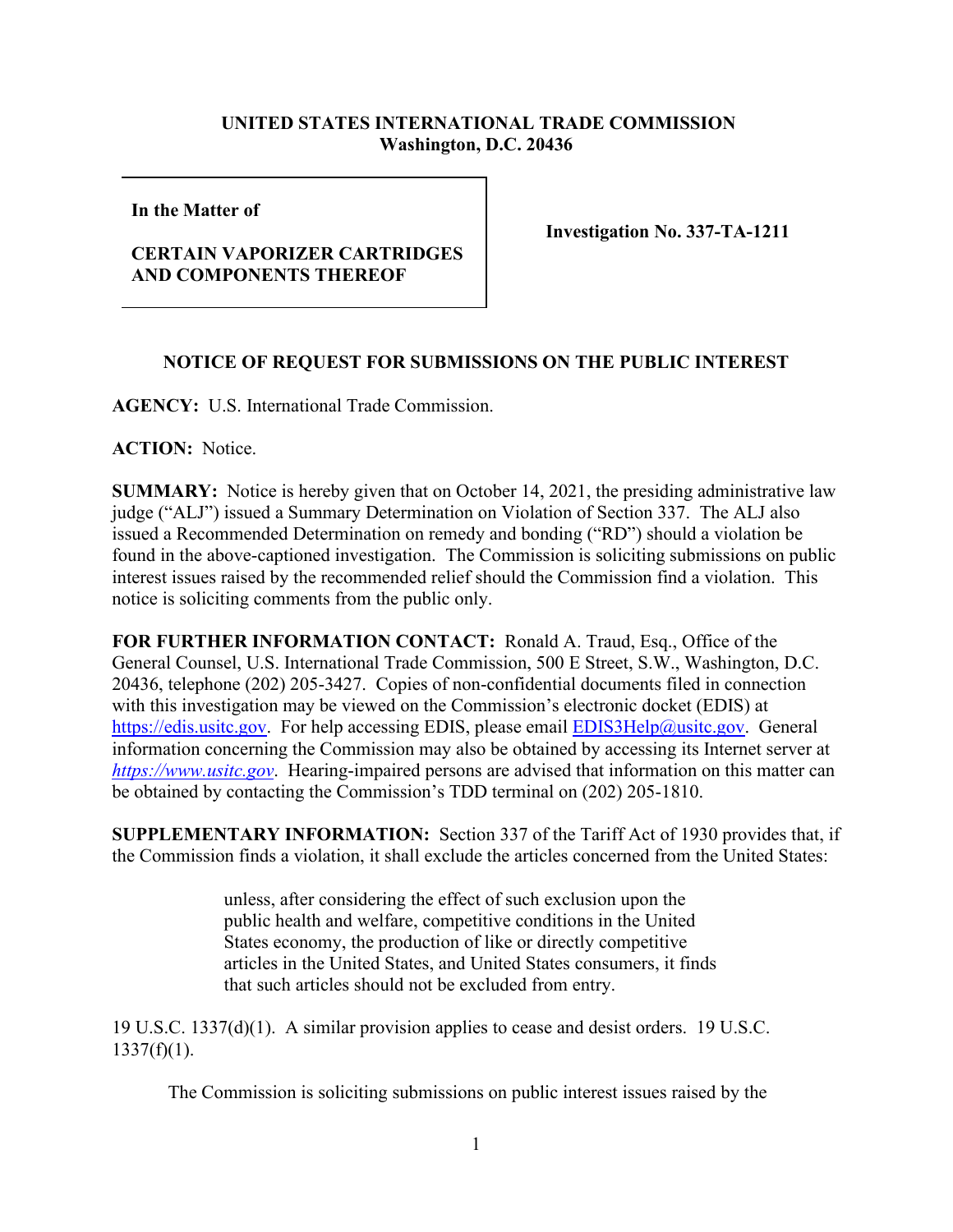recommended relief should the Commission find a violation. Specifically, the RD recommends a general exclusion order directed to certain vaporizer cartridges and components thereof. Alternatively to the general exclusion order, the RD recommends a limited exclusion order directed to certain vaporizer cartridges and components thereof imported, sold for importation, and/or sold after importation by respondents 101 Smoke Shop, Inc. ("101 Smoke Shop"); Eon Pods LLC ("Eon Pods"); Jem Pods, U.S.A. ("Jem Pods"); Sky Distribution LLC ("Sky Distribution"); Vapers & Papers, LLC ("Vapers & Papers"); Access Vapor LLC d/b/a Cali Pods ("Access Vapor"); eLiquid Stop; Shenzhen Apoc Technology Co., Ltd.; Shenzhen Ocity Times Technology Co., Ltd.; Evergreen Smokeshop; Shenzhen Azure Tech USA LLC f/k/a DS Vaping P.R.C. ("Shenzhen Azure"); DripTip Vapes LLC ("DripTip Vapes"); Modern Age Tobacco; Dongguan Hengtai Biotechnology Co., Ltd. d/b/a Mr. Fog; Shenzhen Yark Technology Co., Ltd.; Guangdong Cellular Workshop Electronic Technology Co., Ltd.; Shenzhen Bauway Technology Ltd.; and Shango Distribution LLC d/b/a Puff E-Cig ("Shango Distribution"). In addition to an exclusion order (general or limited), the RD recommended the issuance of cease and desist orders directed to 101 Smoke Shop, Eon Pods, Jem Pods, Sky Distribution, Vapers & Papers, Access Vapor, eLiquid Stop, Evergreen Smokeshop, Shenzhen Azure, DripTip Vapes, Modern Age Tobacco, and Shango Distribution. Parties to the investigation are to file public interest submissions pursuant to 19 CFR 210.50(a)(4).

The Commission is interested in further development of the record on the public interest in this investigation. Accordingly, members of the public are invited to file submissions of no more than five (5) pages, inclusive of attachments, concerning the public interest in light of the ALJ's Recommended Determination on Remedy and Bonding issued in this investigation on October 14, 2021.Comments should address whether issuance of the recommended remedial orders in this investigation, should the Commission find a violation, would affect the public health and welfare in the United States, competitive conditions in the United States economy, the production of like or directly competitive articles in the United States, or United States consumers.

In particular, the Commission is interested in comments that:

- (i) explain how the articles potentially subject to the recommended remedial orders are used in the United States;
- (ii) identify any public health, safety, or welfare concerns in the United States relating to the recommended orders;
- (iii) identify like or directly competitive articles that complainant, its licensees, or third parties make in the United States which could replace the subject articles if they were to be excluded;
- (iv) indicate whether complainant, complainant's licensees, and/or third-party suppliers have the capacity to replace the volume of articles potentially subject to the recommended orders within a commercially reasonable time; and
- (v) explain how the recommended orders would impact consumers in the United States.